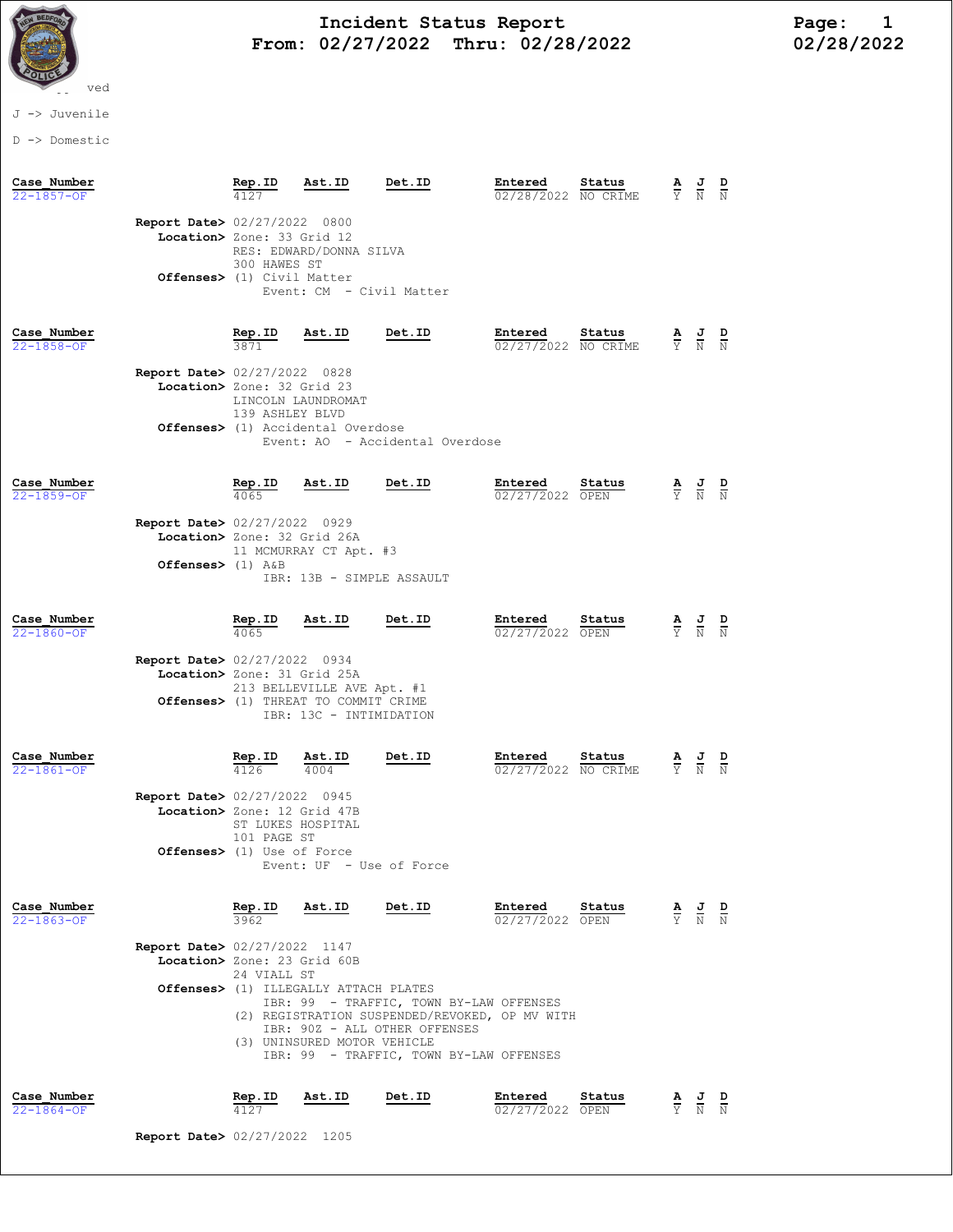## Incident Status Report<br>02/27/2022 Thru: 02/28/2022 102/28/2022 From:  $02/27/2022$  Thru:  $02/28/2022$

A -> Approved

J -> Juvenile

D -> Domestic

 Location> Zone: 33 Grid 15A PERRY'S FIRESIDE LOUNGE 24 CLIFFORD ST Offenses> (1) MOTOR VEH, LARCENY OF IBR: 240 - MOTOR VEHICLE THEFT

| Case Number<br>$22 - 1868 - OF$ |                                                                                                                            | Rep.ID<br>3849   | Ast.ID                                               | Det.ID                                                                          | Entered<br>02/27/2022 OPEN                                                                                       | Status | $\frac{\mathbf{A}}{\mathbf{Y}}$ $\frac{\mathbf{J}}{\mathbf{N}}$ $\frac{\mathbf{D}}{\mathbf{N}}$ |               |
|---------------------------------|----------------------------------------------------------------------------------------------------------------------------|------------------|------------------------------------------------------|---------------------------------------------------------------------------------|------------------------------------------------------------------------------------------------------------------|--------|-------------------------------------------------------------------------------------------------|---------------|
|                                 | <b>Report Date&gt; 02/27/2022</b> 1243<br>Occurred Dates> 02/27/2022 1233 To 02/27/2022 1255<br>Location> Zone: 22 Grid 56 |                  |                                                      |                                                                                 |                                                                                                                  |        |                                                                                                 |               |
|                                 |                                                                                                                            | 22 BABBITT ST    | Offenses> (1) ROBBERY, UNARMED<br>IBR: 120 - ROBBERY |                                                                                 |                                                                                                                  |        |                                                                                                 |               |
|                                 |                                                                                                                            |                  |                                                      | Det.ID                                                                          |                                                                                                                  |        |                                                                                                 |               |
| Case Number<br>22-1874-OF       |                                                                                                                            | Rep.ID<br>3907   | Ast.ID                                               |                                                                                 | Entered<br>02/27/2022 NO CRIME                                                                                   | Status | $\frac{\mathbf{A}}{\mathbf{Y}}$ $\frac{\mathbf{J}}{\mathbf{N}}$ $\frac{\mathbf{D}}{\mathbf{N}}$ |               |
|                                 | <b>Report Date&gt; 02/27/2022 1625</b><br>Occurred Dates> 02/27/2022 1600 To 02/27/2022 1620<br>Location> Zone: 36 Grid 10 |                  |                                                      |                                                                                 |                                                                                                                  |        |                                                                                                 |               |
|                                 | <b>Offenses&gt;</b> (1) Civil Matter                                                                                       | 171 WORCESTER ST |                                                      |                                                                                 |                                                                                                                  |        |                                                                                                 |               |
|                                 |                                                                                                                            |                  |                                                      | Event: CM - Civil Matter                                                        |                                                                                                                  |        |                                                                                                 |               |
| Case Number<br>22-1877-OF       |                                                                                                                            | Rep.ID<br>4078   | Ast.ID                                               | Det.ID                                                                          | Entered<br>02/27/2022 OPEN                                                                                       | Status | $\frac{\mathbf{A}}{\mathbf{Y}}$ $\frac{\mathbf{J}}{\mathbf{N}}$                                 | $\frac{D}{N}$ |
|                                 | <b>Report Date&gt; 02/27/2022 1713</b><br>Occurred Dates> 02/27/2022 1412 To 02/27/2022 1523                               |                  |                                                      |                                                                                 |                                                                                                                  |        |                                                                                                 |               |
|                                 | Location> Zone: 22 Grid 62                                                                                                 | 30 CIRCUIT ST    |                                                      |                                                                                 |                                                                                                                  |        |                                                                                                 |               |
|                                 |                                                                                                                            |                  |                                                      | Offenses> (1) HARASSMENT, CRIMINAL, SUBSQ.OFF.<br>IBR: 90Z - ALL OTHER OFFENSES |                                                                                                                  |        |                                                                                                 |               |
| Case Number<br>22-1878-OF       |                                                                                                                            | Rep.ID<br>4058   | Ast.ID<br>4110                                       | Det.ID                                                                          | Entered<br>02/27/2022 OPEN                                                                                       | Status | $\frac{\mathbf{A}}{\mathbf{Y}}$ $\frac{\mathbf{J}}{\mathbf{N}}$                                 | $\frac{D}{N}$ |
|                                 | <b>Report Date&gt;</b> 02/27/2022 1939                                                                                     |                  |                                                      |                                                                                 |                                                                                                                  |        |                                                                                                 |               |
|                                 | Location> Zone: 12 Grid 48A                                                                                                | 38 GROVE ST      | KATHRYN AND IAN DUFF                                 |                                                                                 |                                                                                                                  |        |                                                                                                 |               |
|                                 |                                                                                                                            |                  |                                                      |                                                                                 | Offenses> (1) DESTRUCTION OF PROPERTY -\$1200, MALICIOUS c266 \$127<br>IBR: 290 - DESTRUCTION / DAMAGE / VANDALI |        |                                                                                                 |               |
|                                 |                                                                                                                            |                  |                                                      |                                                                                 |                                                                                                                  |        |                                                                                                 |               |
| Case Number<br>22-1880-OF       |                                                                                                                            | Rep.ID<br>4094   | Ast.ID<br>4136                                       | Det.ID                                                                          | Entered<br>02/27/2022 OPEN                                                                                       | Status | $\frac{\mathbf{A}}{\mathbf{Y}}$ $\frac{\mathbf{J}}{\mathbf{N}}$ $\frac{\mathbf{D}}{\mathbf{N}}$ |               |
|                                 | <b>Report Date&gt; 02/27/2022 1938</b>                                                                                     |                  |                                                      |                                                                                 |                                                                                                                  |        |                                                                                                 |               |
|                                 | Occurred Dates> 02/27/2022 1935 To 02/27/2022 2050<br>Location> Zone: 31 Grid 24                                           |                  | 1359 ACUSHNET AVE                                    |                                                                                 |                                                                                                                  |        |                                                                                                 |               |

IBR: 99 - TRAFFIC, TOWN BY-LAW OFFENSES